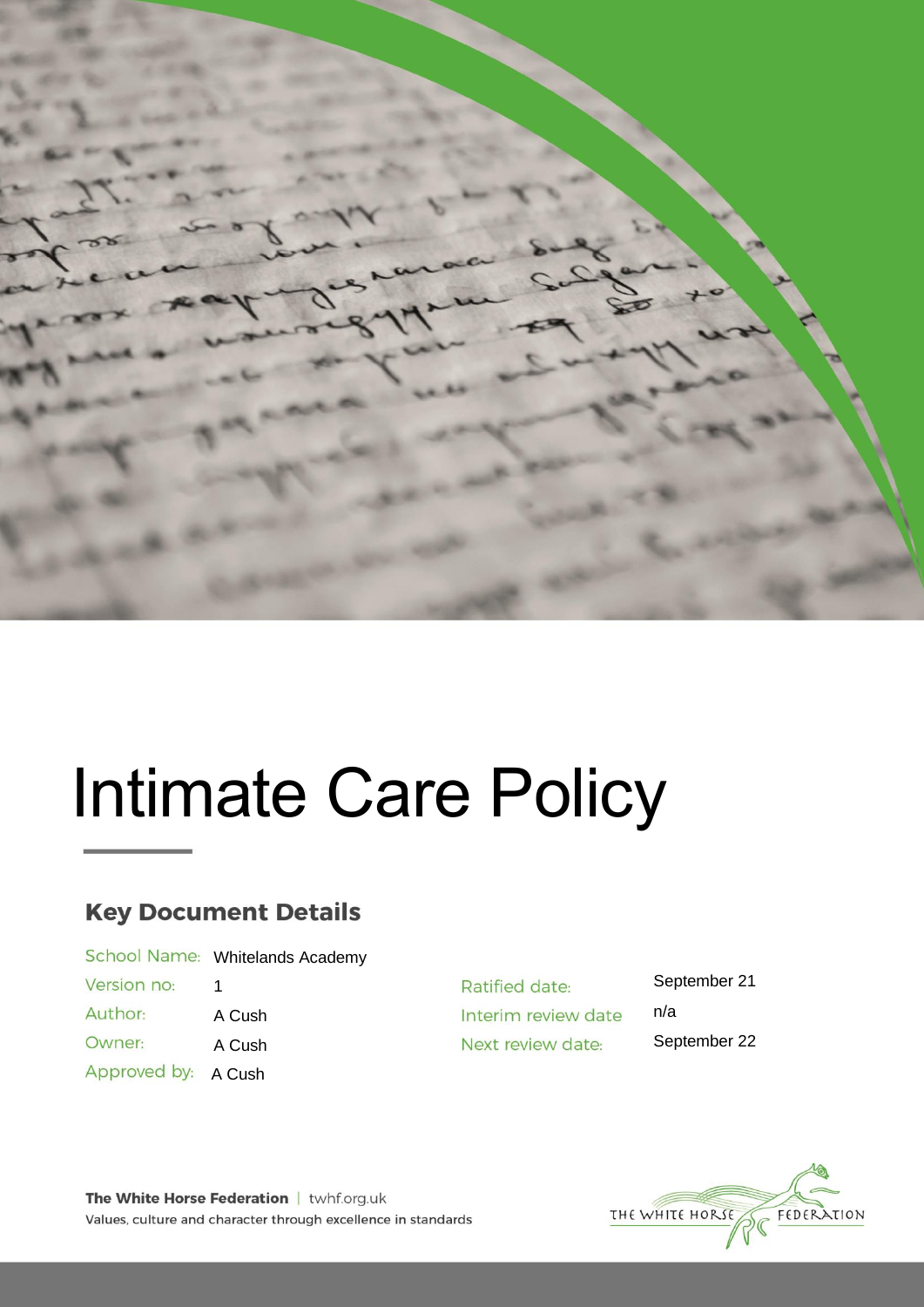#### **Contents:**

[Statement of intent](#page-2-0)

- 1. [Legal framework](#page-3-0)
- 2. [Definitions](#page-3-1)
- 3. [Health and safety](#page-4-0)
- 4. [Staff and facilities](#page-4-1)
- 5. [School responsibilities](#page-5-0)
- 6. [Parental responsibilities](#page-6-0)
- 7. [Safeguarding](#page-6-1)
- 8. [Offsite visits](#page-7-0)
- 9. [Monitoring and review](#page-7-1)

#### Appendices

- a) [Record of Intimate Care Intervention](#page-8-0)
- b) [Toilet Management Plan](#page-8-1)
- c) [Agreement between Pupil and Personal Assistant](#page-9-0)

d) [Intimate Care during Coronavirus \(COVID-19\)](#page-10-0)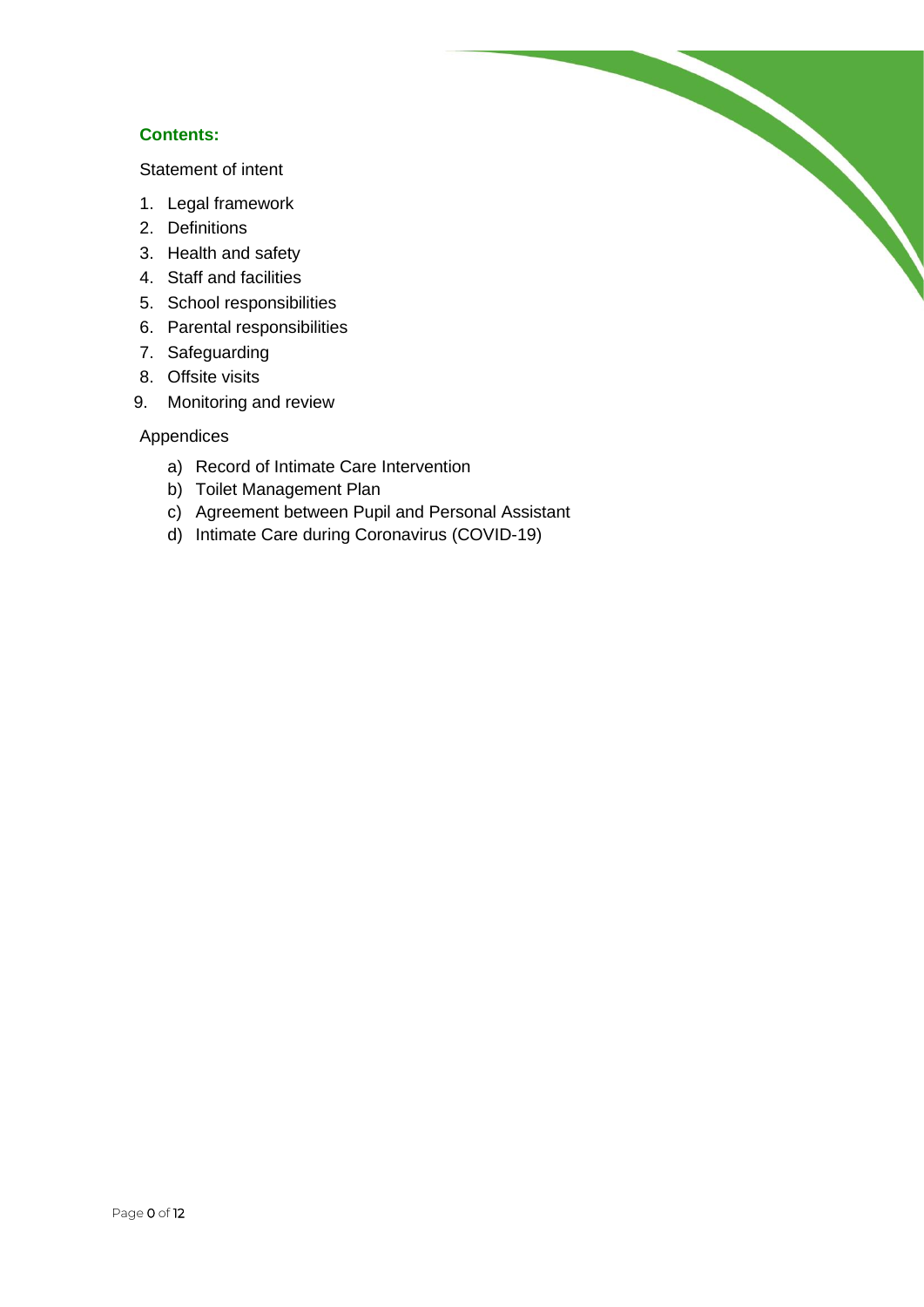#### <span id="page-2-0"></span>**Statement of intent**

Whitelands Academy takes the health and wellbeing of its pupils very seriously. As described in the Supporting Pupils with Medical Conditions Policy, the school aims to support pupils with physical disabilities and illnesses to enable them to have a full and rich academic life whilst at school.

The governing board recognises its duties and responsibilities in relation to the Equality Act 2010, which states that any pupil with an impairment affecting their ability to carry out normal day-to-day activities must not be discriminated against.

Pupils will always be treated with care and respect when intimate care is given, and no pupil will be left feeling embarrassed.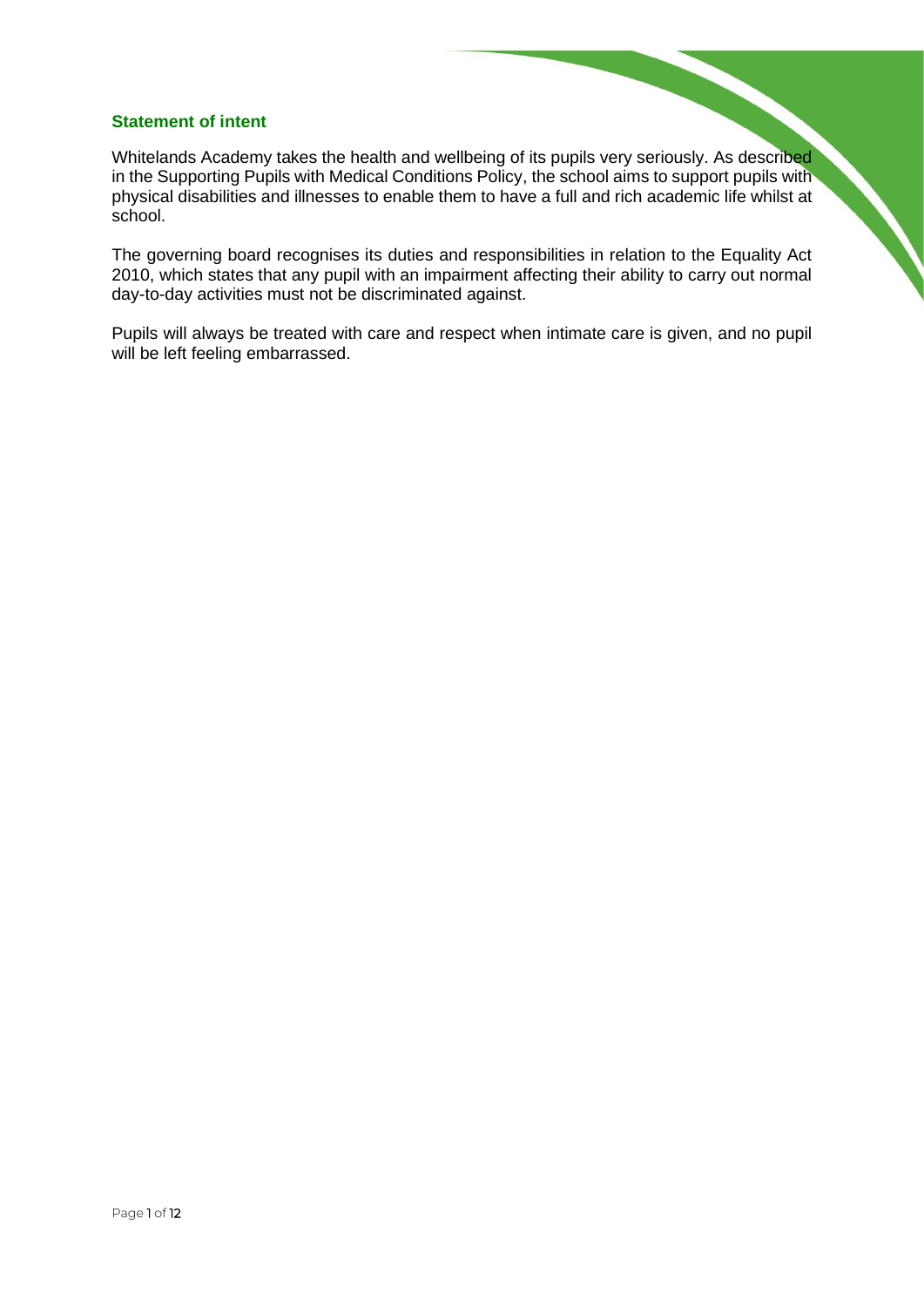#### <span id="page-3-0"></span>**1. Legal framework**

- 1.1. This policy has due regard to relevant legislation and guidance, including, but not limited to, the following:
	- Children and Families Act 2014
	- Fducation Act 2011
	- Health Act 2006
	- Equality Act 2010
	- DfE (2020) 'Keeping children safe in education'
- 1.2. This policy will be implemented in conjunction with the school's:
	- Health and Safety Policy
	- Supporting Pupils with Medical Conditions Policy
	- First Aid Policy
	- Safeguarding Policy
	- Staff Code of Conduct
	- Whistleblowing Policy

#### <span id="page-3-1"></span>**2. Definitions**

- 2.1. For the purpose of this policy, intimate care is defined as any care which may involve the following:
	- Washing
	- Touching
	- Carrying out an invasive procedure
	- Changing a child who has soiled themselves
	- Providing oral care
	- Feeding
	- Assisting in toilet issues
	- Providing comfort to an upset or distressed pupil
- 2.2. Intimate care tasks are associated with bodily functions, body products and personal hygiene that demand direct or indirect contact with, or exposure of, the genitals.
- 2.3. Examples of intimate care include support with dressing and undressing (underwear), changing incontinence pads, nappies or medical bags such as colostomy bags, menstrual hygiene, helping someone use the toilet, or washing intimate parts of the body.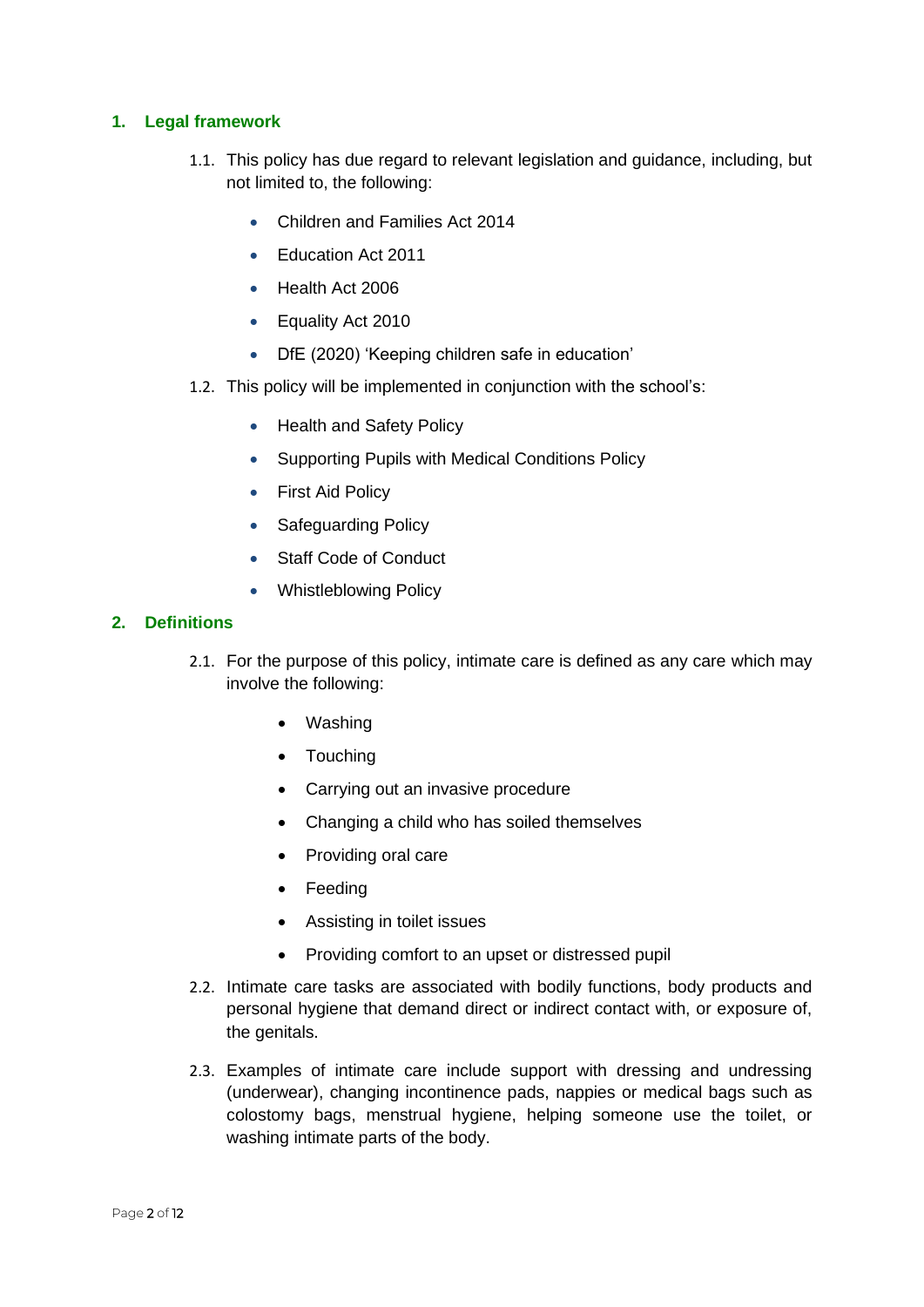2.4. Pupils may be unable to meet their own care needs for a variety of reasons and will require regular support.

#### <span id="page-4-2"></span><span id="page-4-0"></span>**3. Health and safety**

- 3.1. The Health and Safety Policy lays out specific requirements for cleaning and hygiene, including how to deal with spillages, vomit and other bodily fluids.
- 3.2. Any member of staff that is required to assist a pupil with changing a medical bag will be trained to do so and will carry out the procedure in accordance with the Supporting Pupils with Medical Conditions Policy.
- 3.3. Staff will wear disposable aprons and gloves while assisting a pupil in the toilet or while changing a nappy, incontinence pad or medical bag.
- 3.4. Soiled nappies, incontinence pads and medical bags will be securely wrapped and disposed of appropriately.
- 3.5. Where one pupil requires intimate care/toileting, nappies, incontinence pads and medical bags will be disposed of in an ordinary bin, as per health and safety guidelines.
- 3.6. Where more than one pupil requires intimate care, nappies, incontinence pads and medical bags will be disposed of in the outside general waste bin.
- 3.7. The changing area or toilet will be left clean.
- 3.8. Hot water and soap will be available to wash hands.
- 3.9. Paper towels will be available to dry hands.

#### <span id="page-4-1"></span>**4. Staff and facilities**

- 4.1. Staff members who provide intimate care are trained to do so, and are fully aware of best practice. Suitable equipment and facilities will be provided to assist pupils who need special arrangements following assessment from a physiotherapist or occupational therapist. This may include the following:
	- Adjustable bed
	- Changing mat
	- Non-slip step
	- Cupboard
	- Adapted toilet seat or commode seat
	- Hoist
	- Swivel mat
	- Disposable gloves/aprons
	- Nappies, pads and medical bags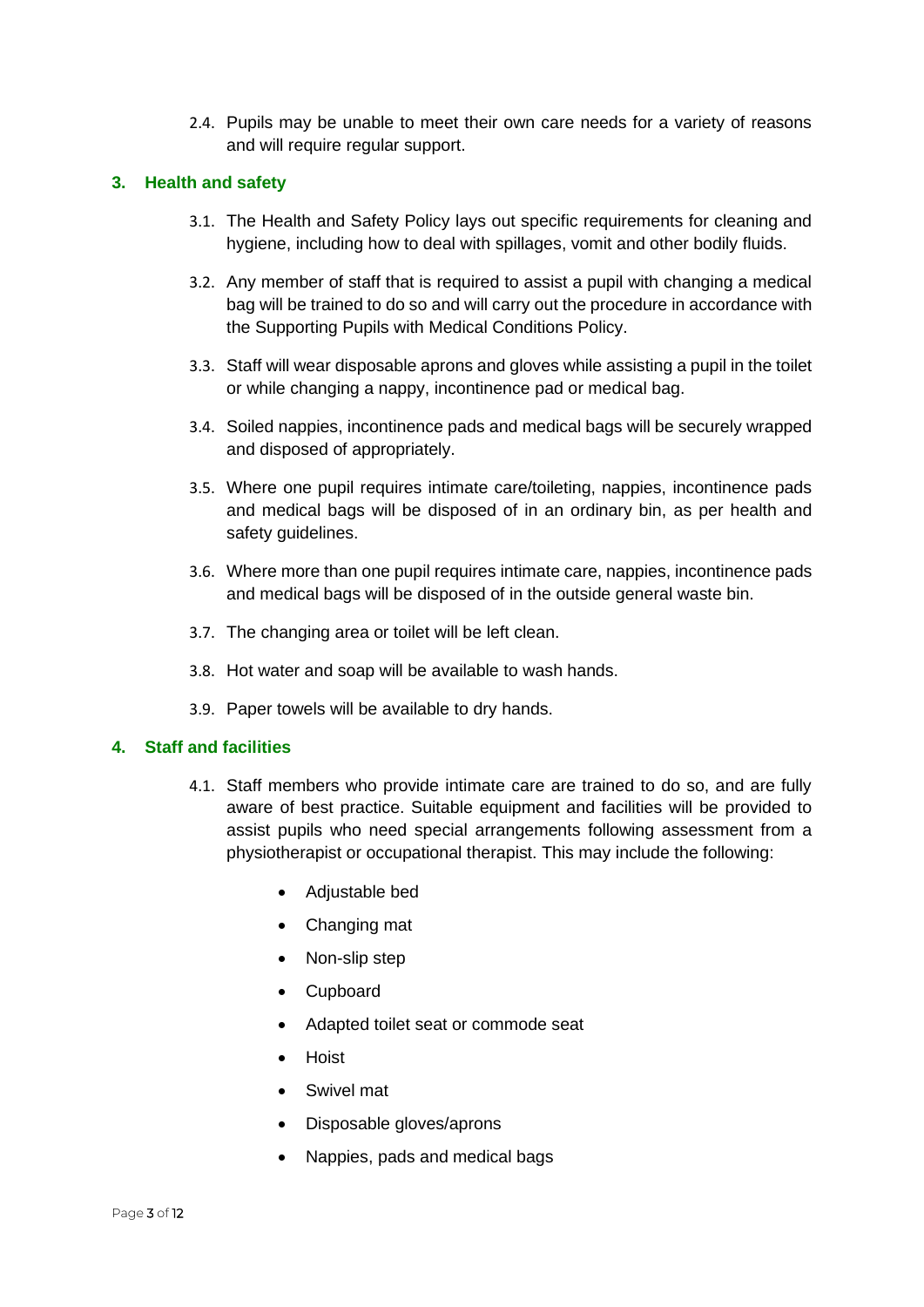- Tissue rolls (for changing mat/cleansing)
- Supply of hot water
- Soap
- Barrier creams
- Antiseptic cleanser for staff
- Antiseptic cleanser for the changing bed/mat
- Clinical waste bag
- Spillage kit
- 4.2. The school has six extended disabled toilet facilities with a washbasin which include three changing areas.
- 4.3. Mobile pupils will be changed while standing up.
- 4.4. Pupils who are not mobile will be changed on a purpose-built changing bed or changing mat on the floor.
- 4.5. Staff will be supported to adapt their practice in relation to the needs of individual pupils, taking into account developmental changes such as the onset of puberty or menstruation.

#### <span id="page-5-0"></span>**5. School responsibilities**

- 5.1. Arrangements will be made with a multi-agency to discuss the personal care needs of any pupil prior to them attending the school.
- 5.2. Pupils who require intimate care will be involved in planning for their own healthcare needs wherever possible.
- 5.3. In liaison with the pupil and parents, an individual intimate care plan will be created to ensure that reasonable adjustments are made for any pupil with a health condition or disability.
- 5.4. Regular consultations will be arranged with all parents and pupils regarding toilet facilities.
- 5.5. The privacy and dignity of any pupil who requires intimate care will be respected at all times.
- 5.6. A qualified member of staff will change the pupil, or assist them in changing themselves if they become wet, or soil themselves.
- 5.7. Any pupil with wet or soiled clothing will be assisted in cleaning themselves and will be given spare clothing, nappies, pads, etc., as provided by the parents.
- 5.8. Members of staff will react to accidents in a calm and sympathetic manner.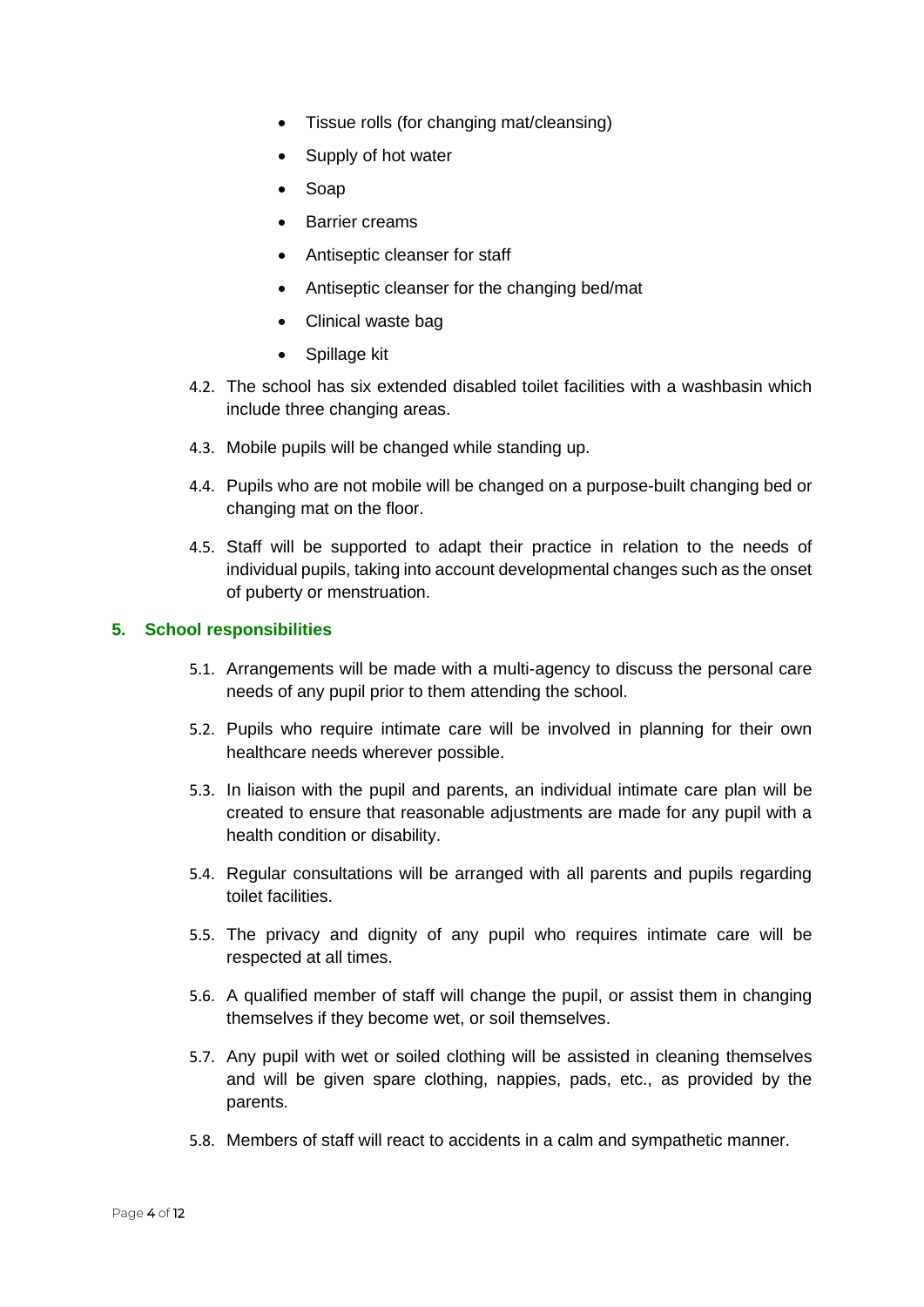- 5.9. Accurate records of times, staff, and any other details of incidents of intimate care will be kept in a [Record of Intimate Care Intervention,](#page-8-0) and they will be stored in the school office.
- 5.10. Arrangements will be made for how often the pupil should be routinely changed if the pupil is in school for a full day, and the pupil will be changed by a designated member of staff.
- 5.11. A minimum number of changes will be agreed.
- 5.12. The family's cultural practices will always be taken into account for cases of intimate care.
- 5.13. Where possible, only same-sex intimate care will be carried out.
- 5.14. Parents will be contacted if the pupil refuses to be changed, or becomes distressed during the process.
- 5.15. Excellent standards of hygiene will be maintained at all times when carrying out intimate care.

#### <span id="page-6-0"></span>**6. Parental responsibilities**

- 6.1. Parents will change their child, or assist them in going to the toilet, at the latest possible time before coming to school.
- 6.2. Parents will provide spare nappies, incontinence pads, medical bags, wet wipes and a change of clothing in case of accidents.
- 6.3. A copy of this policy will be read and signed by parents to ensure that they understand the policies and procedures surrounding intimate care.
- 6.4. Parents will inform the school should their child have any marks/rashes.
- 6.5. Parents will come to an agreement with staff in determining how often their child will need to be changed, and who will do the changing.

#### <span id="page-6-1"></span>**7. Safeguarding**

- 7.1. Intimate care is a regulated activity; therefore, only members of staff who have an enhanced DBS certificate with a barred list check are permitted to undertake intimate care duties.
- 7.2. Wherever possible, staff involved in intimate care will not be involved in the delivery of sex education to the pupils in their care as an extra safeguard to both staff and pupils involved.
- 7.3. Individual intimate care plans will be drawn up for pupils as appropriate to suit the circumstances of the pupil.
- 7.4. Each pupil's right to privacy will be respected. Careful consideration will be given to each pupil's situation to determine how many carers will need to be present when the pupil requires intimate care.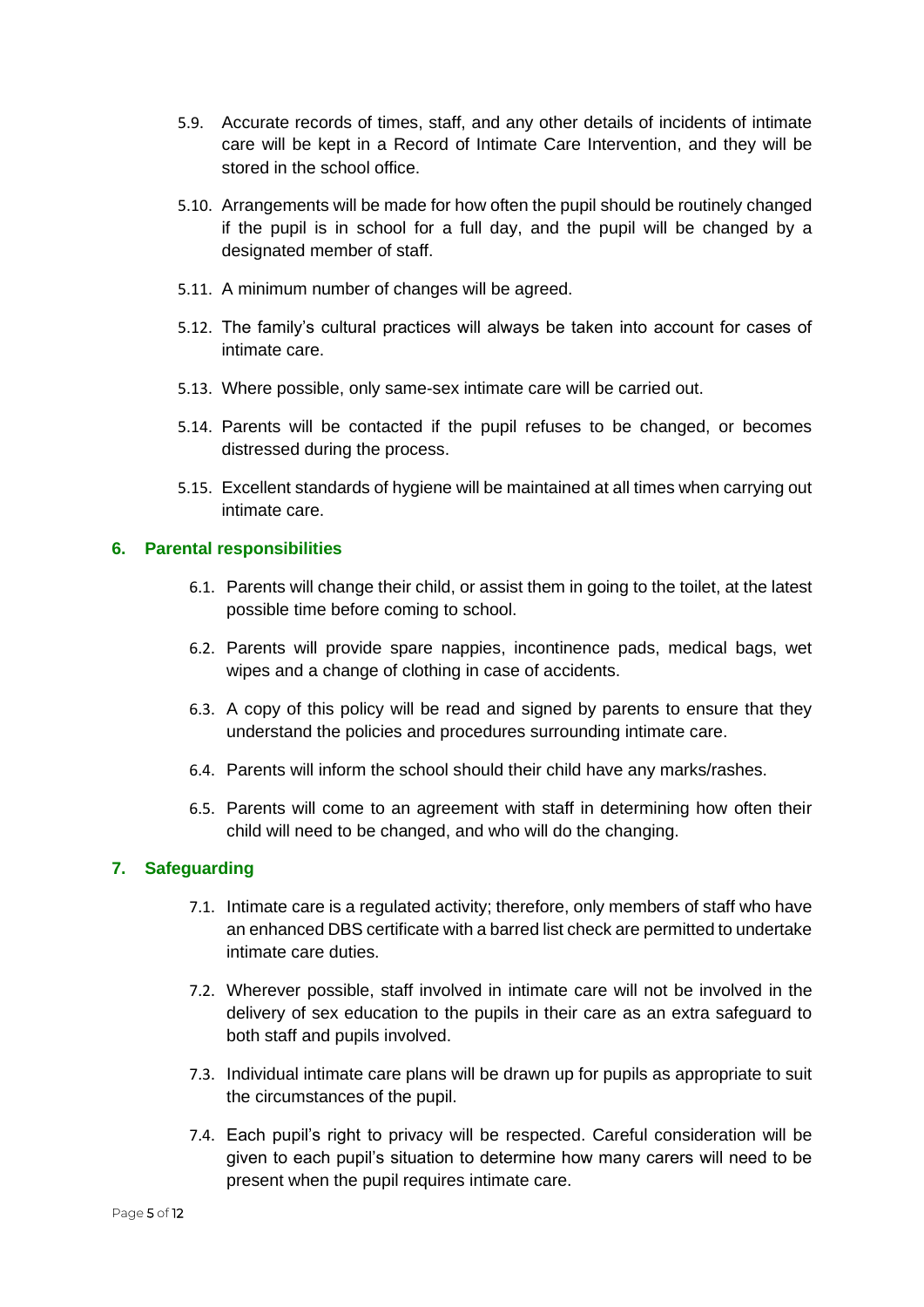- 7.5. If any member of staff has concerns about physical changes to a pupil's presentation, such as marks or bruises, they will report the concerns to the Designated Safeguarding Lead (Laura Dennis) immediately.
- 7.6. Special consideration will be taken to ensure that bullying and teasing does not occur.

#### <span id="page-7-0"></span>**8. Offsite visits**

- 8.1. Before offsite visits, including residential trips, the pupil's individual intimate plan will be amended to include procedures for intimate care whilst off the school premises.
- 8.2. Staff will apply all the procedures described in this policy during residential and off-site visits.
- 8.3. Meetings with pupils away from the school premises, where a chaperone is not present, will not be permitted, unless approval has been obtained by the Principal.
- 8.4. Consent from a parent will be obtained and recorded prior to any offsite visit.

#### <span id="page-7-1"></span>**9. Monitoring and review**

- 9.1. This policy is reviewed every two years by the Principal and the DSL.
- 9.2. All changes are communicated to relevant stakeholders.
- 9.3. The scheduled review date for this policy is September 2023.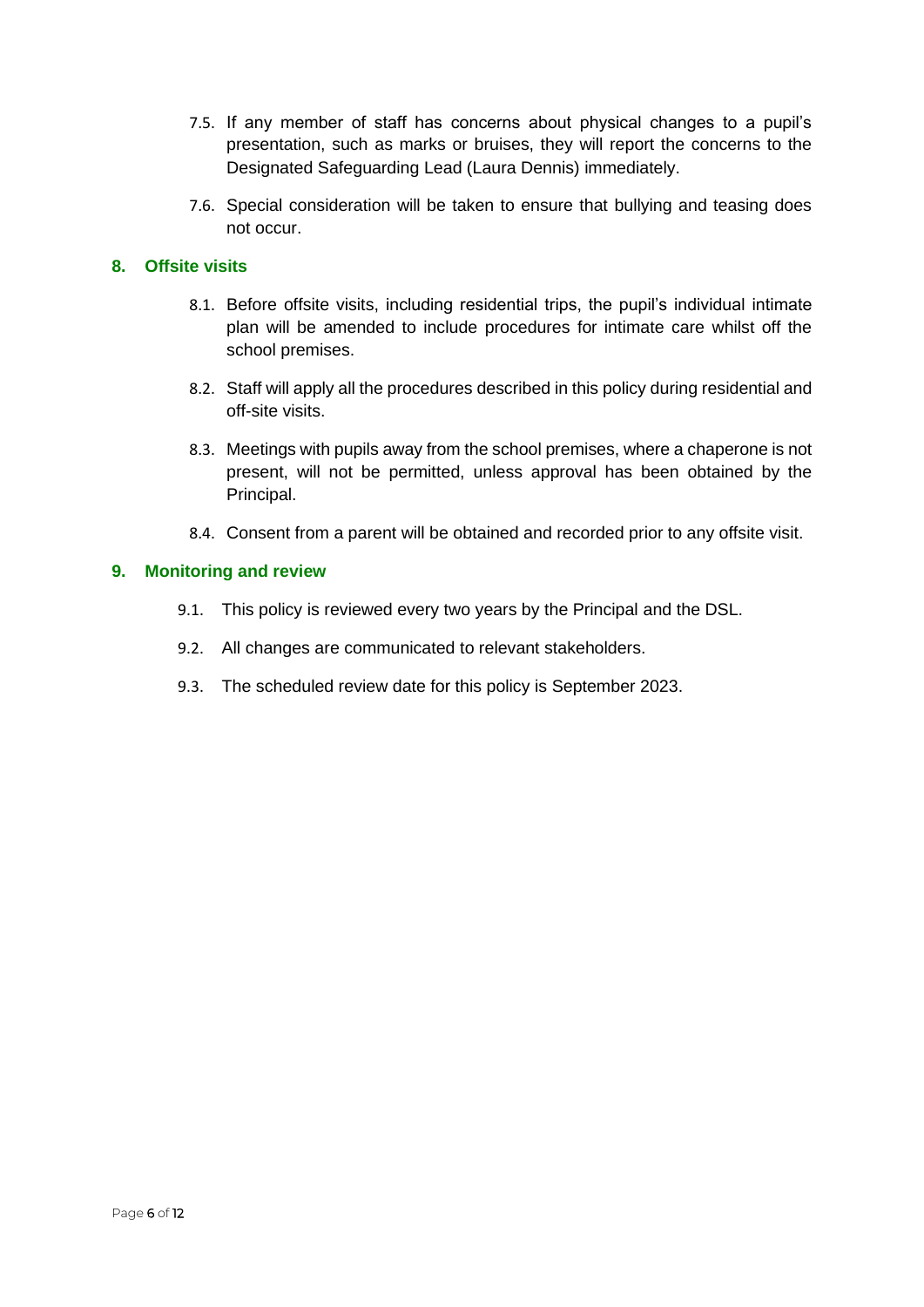<span id="page-8-0"></span>Record of Intimate Care Intervention

<span id="page-8-1"></span>

| coord of mumque bare intervention<br>Pupil's name: |      | Class/year group: |              |                 |                  |
|----------------------------------------------------|------|-------------------|--------------|-----------------|------------------|
| Name of support staff:                             |      |                   |              |                 |                  |
| Date:                                              |      |                   | Review date: |                 |                  |
| Date                                               | Time | Procedure         |              | Staff signature | Second signature |
|                                                    |      |                   |              |                 |                  |
|                                                    |      |                   |              |                 |                  |
|                                                    |      |                   |              |                 |                  |
|                                                    |      |                   |              |                 |                  |
|                                                    |      |                   |              |                 |                  |
|                                                    |      |                   |              |                 |                  |
|                                                    |      |                   |              |                 |                  |
|                                                    |      |                   |              |                 |                  |
|                                                    |      |                   |              |                 |                  |
|                                                    |      |                   |              |                 |                  |
|                                                    |      |                   |              |                 |                  |
|                                                    |      |                   |              |                 |                  |
|                                                    |      |                   |              |                 |                  |
|                                                    |      |                   |              |                 |                  |
|                                                    |      |                   |              |                 |                  |
|                                                    |      |                   |              |                 |                  |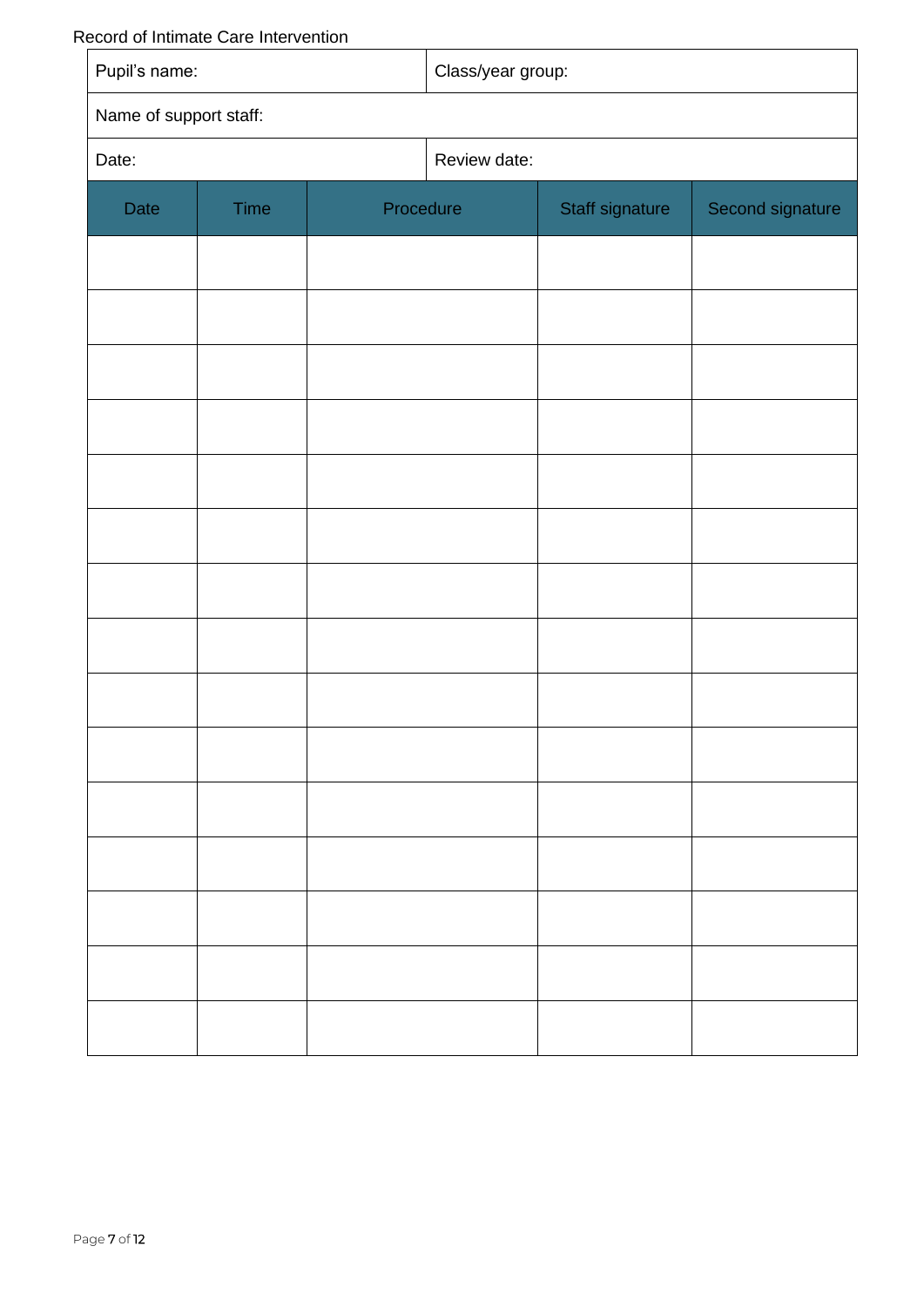Toilet Management Plan

| Pupil's name:                           | Class/year group:    |  |  |
|-----------------------------------------|----------------------|--|--|
| Name of personal assistant:             |                      |  |  |
| Date:                                   | Review date:         |  |  |
|                                         | Area of need         |  |  |
|                                         |                      |  |  |
|                                         |                      |  |  |
|                                         | Equipment required   |  |  |
|                                         |                      |  |  |
|                                         |                      |  |  |
| Locations of suitable toilet facilities |                      |  |  |
|                                         |                      |  |  |
|                                         |                      |  |  |
| Support required                        | Frequency of support |  |  |
|                                         |                      |  |  |
|                                         |                      |  |  |
|                                         |                      |  |  |

### Working towards independence

| Pupil will try to | Personal assistant will | Parents will | Target achieved date |
|-------------------|-------------------------|--------------|----------------------|
|                   |                         |              |                      |
|                   |                         |              |                      |
|                   |                         |              |                      |
|                   |                         |              |                      |

<span id="page-9-0"></span>

| Signed | Parent                    |
|--------|---------------------------|
| Signed | Personal assistant        |
| Signed | Second member of staff    |
| Signed | Pupil (where appropriate) |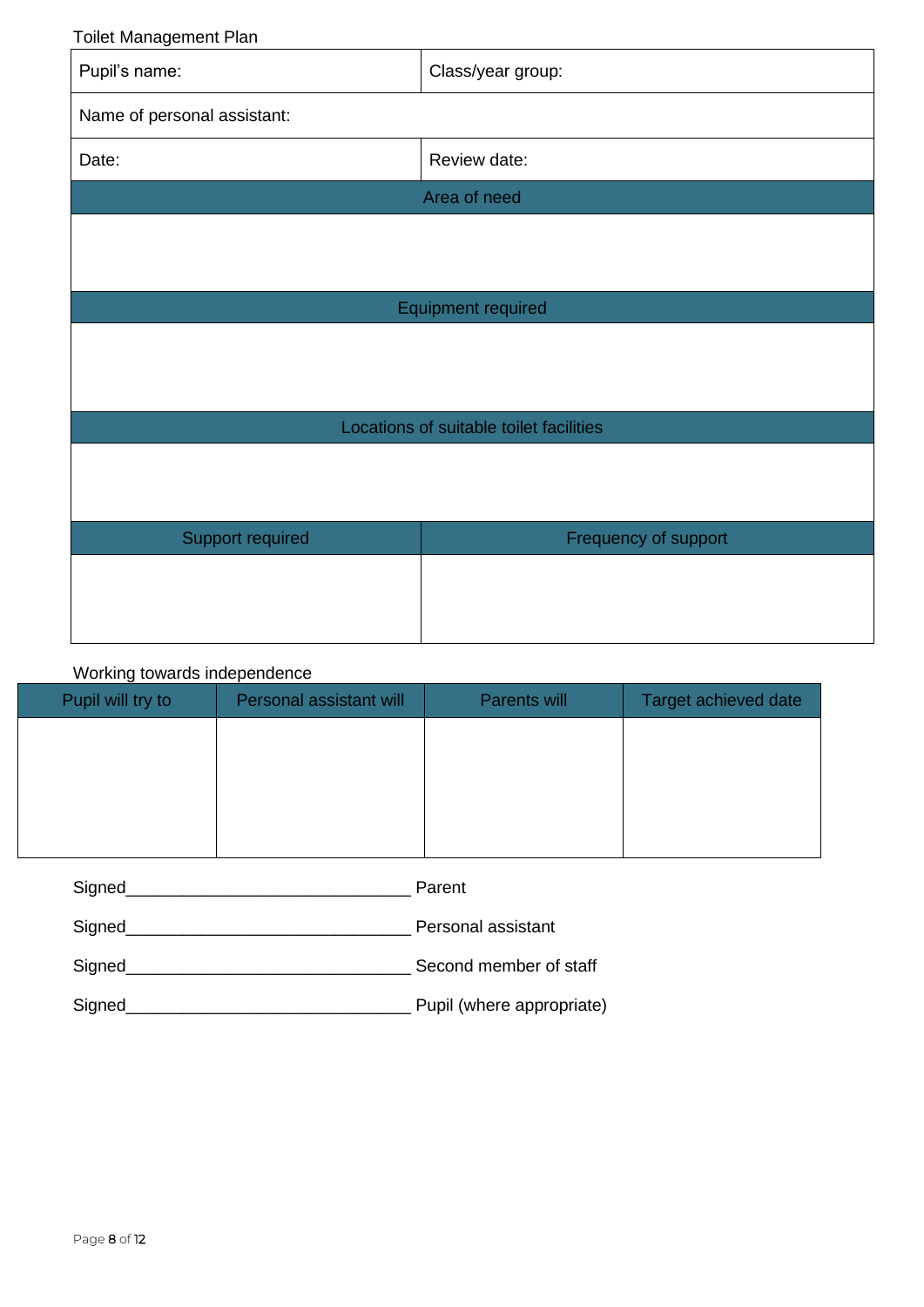Agreement between Pupil and Personal Assistant

| Pupil's name: |                                 | Class/year group: |  |
|---------------|---------------------------------|-------------------|--|
|               | Name of support staff involved: |                   |  |
| Date:         | Review date:                    |                   |  |

#### Support staff

As the personal assistant helping you with intimate care, you can expect me to do the following:

- When I am the identified person, I will stop what I am doing to help you. I will avoid all unnecessary delays.
- When you use our agreed emergency signal, I will stop what I am doing and come and help.
- I will treat you with respect and ensure privacy and dignity at all times.
- I will ask permission before touching you or your clothing.
- I will check that you are as comfortable as possible, both physically and emotionally.
- If I am working with a colleague to help you, I will ensure that we talk in a way that does not embarrass you.
- I will listen carefully if there is something you would like to change about your Intimate Care Plan.

Pupil

As the pupil who requires help with intimate care, you can expect me to do the following:

- I will try, whenever possible, to let you know a few minutes in advance that I am going to need help with intimate care, so that you can make yourself available and be prepared to help me.
- I will try to use the toilet at break time, or at the agreed times.
- I will only use the agreed emergency signal for real emergencies.
- I will tell you if I want you to stay in the room or stay with me in the toilet.
- I will tell you straight away if you are doing anything that makes me feel uncomfortable or embarrassed.
- I may talk to other trusted people about how you help me. They too will let you know what I would like to change.

Signed: **Signed: Signed: Personal assistant** 

<span id="page-10-0"></span>Signed: **We can also contained:** Pupil